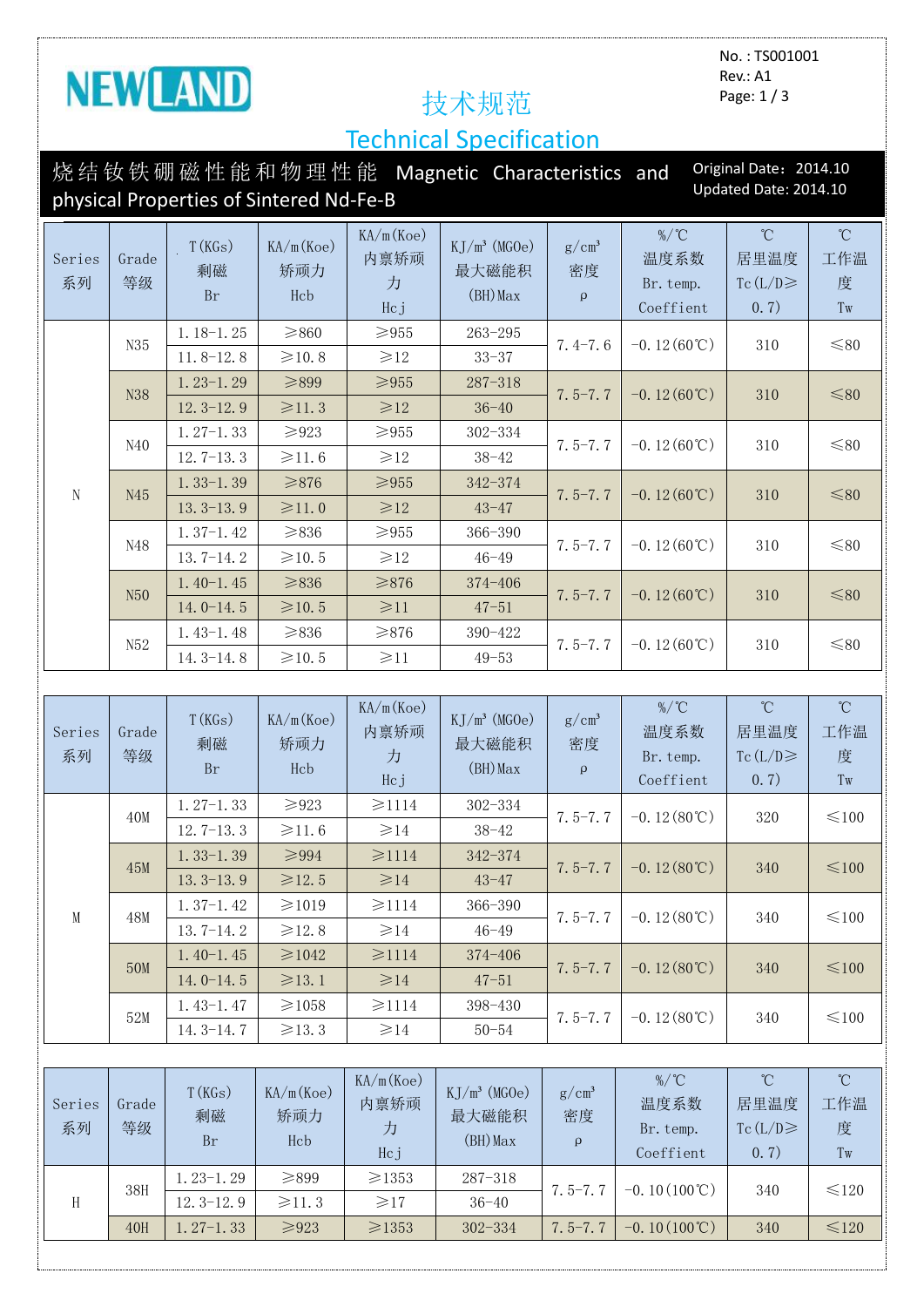

No. : TS001001 Rev.: A1 Page: 2 / 3

# Technical Specification

|                                                                  |             |                            |                         |                               | 烧结钕铁硼磁性能和物理性能 Magnetic Characteristics and |                               |                                                              | Original Date: 2014.10                     |                                     |
|------------------------------------------------------------------|-------------|----------------------------|-------------------------|-------------------------------|--------------------------------------------|-------------------------------|--------------------------------------------------------------|--------------------------------------------|-------------------------------------|
| Updated Date: 2014.10<br>physical Properties of Sintered Nd-Fe-B |             |                            |                         |                               |                                            |                               |                                                              |                                            |                                     |
|                                                                  |             | $12.7 - 13.3$              | $\geqslant$ 11.6        | $\geq 17$                     | $38 - 42$                                  |                               |                                                              |                                            |                                     |
|                                                                  |             | $1.29-1.35$                | $\geq 955$              | ≥1353                         | 318-350                                    |                               |                                                              |                                            |                                     |
|                                                                  | 42H         | $12.9 - 13.5$              | $\geq 12$               | $\geq 17$                     | $40 - 44$                                  | $7.5 - 7.7$                   | $-0.10(100^{\circ}\text{C})$                                 | 340                                        | $\leq 120$                          |
|                                                                  |             | $1.31 - 1.37$              | $\geq 963$              | ≥1353                         | 326-358                                    |                               |                                                              |                                            |                                     |
|                                                                  | 44H         | $13.1 - 13.7$              | $\geq 12.1$             | $\geq 17$                     | $41 - 45$                                  | $7.5 - 7.7$                   | $-0.10(100^{\circ}\text{C})$                                 | 340                                        | $≤120$                              |
|                                                                  |             | $1.33 - 1.38$              | $\geqslant$ 980         | ≥1353                         | 342-374                                    |                               |                                                              |                                            |                                     |
|                                                                  | 46H         | $13.3 - 13.8$              | $\geqslant$ 12.3        | $\geqslant$ 17                | $43 - 47$                                  | $7.5 - 7.7$                   | $-0.10(100^{\circ}\text{C})$                                 | 340                                        | $\leq 120$                          |
|                                                                  |             | $1.37-1.42$                | ≥1019                   | ≥1353                         | 358-390                                    |                               |                                                              |                                            |                                     |
|                                                                  | <b>48H</b>  | $13.7 - 14.2$              | $\geq 12.8$             | $\geq 17$                     | $45 - 49$                                  | $7.5 - 7.7$                   | $-0.10(100^{\circ}\text{C})$                                 | 340                                        | $≤120$                              |
|                                                                  |             |                            |                         |                               |                                            |                               |                                                              |                                            |                                     |
| Series<br>系列                                                     | Grade<br>等级 | T(KGs)<br>剩磁<br><b>Br</b>  | KA/m(Koe)<br>矫顽力<br>Hcb | KA/m(Koe)<br>内禀矫顽<br>力        | $KJ/m^3$ (MGOe)<br>最大磁能积<br>$(BH)$ Max     | $g/cm^3$<br>密度<br>$\mathbf q$ | %/°C<br>温度系数<br>Br. temp.                                    | $^{\circ}$ C<br>居里温度<br>Tc(L/D)            | $^{\circ}$ C<br>工作温<br>度            |
|                                                                  |             |                            |                         | Hcj                           |                                            |                               | Coeffient                                                    | 0.7)                                       | Tw                                  |
|                                                                  | 30SH        | $1.08 - 1.16$              | $\geq 812$              | $\geqslant$ 1592              | $223 - 255$                                | $7.5 - 7.7$<br>$7.5 - 7.7$    | $-0.10(100^{\circ}\text{C})$<br>$-0.10(100^{\circ}\text{C})$ | 340<br>340                                 | $\leq$ 150<br>$≤150$                |
|                                                                  |             | $10.8 - 11.6$              | $\geqslant$ 10.2        | $\geqslant$ 20                | $28 - 32$                                  |                               |                                                              |                                            |                                     |
|                                                                  | 33SH        | $1.14-1.21$                | $≥ 844$                 | $\geq 1592$                   | $247 - 279$                                |                               |                                                              |                                            |                                     |
|                                                                  | 35SH        | $11.4-12.1$<br>$1.17-1.24$ | ≥10.6<br>$\geq 876$     | $\geq 20$                     | $31 - 35$<br>$263 - 295$                   | $7.5 - 7.7$                   | $-0.10(100^{\circ}\text{C})$                                 | 340                                        |                                     |
|                                                                  |             | $11.7-12.4$                | $\geqslant$ 11.0        | $\geq$ 1592<br>$\geqslant$ 20 | $33 - 37$                                  |                               |                                                              |                                            | $\leq 150$                          |
|                                                                  |             | $1.22 - 1.29$              | $\geqslant$ 907         | $≥1592$                       | $287 - 318$                                | $7.5 - 7.7$                   | $-0.10(100^{\circ}\text{C})$                                 | 340                                        | $≤150$                              |
|                                                                  | <b>38SH</b> | $12.2 - 12.9$              | $\geq 11.4$             | $\geqslant$ 20                | $36 - 40$                                  |                               |                                                              |                                            |                                     |
| <b>SH</b>                                                        | 40SH        | $1.26 - 1.32$              | $\geq 939$              | $≥1592$                       | 302-334                                    |                               |                                                              | 340                                        |                                     |
|                                                                  |             | $12.6 - 13.2$              | $\geqslant$ 11.8        | $\geqslant$ 20                | $38 - 42$                                  | $7.5 - 7.7$                   | $-0.10(100^{\circ}\text{C})$                                 |                                            | $\leq$ 150                          |
|                                                                  | 42SH        | $1.29-1.35$                | ${\geq}955$             | ≥1592                         | 318-350                                    | $7.5 - 7.7$                   | $-0.10(100^{\circ}\text{C})$                                 | 340                                        | $\leq 150$                          |
|                                                                  |             | $12.9 - 13.5$              | $\geq 12.0$             | $\geq 20$                     | $40 - 44$                                  |                               |                                                              |                                            |                                     |
|                                                                  | 45SH        | $1.32 - 1.38$              | $\geqslant$ 980         | $≥1592$                       | $342 - 366$                                | $7.5 - 7.7$                   | $-0.10(100^{\circ}\text{C})$                                 | 340                                        | ${\leq}150$                         |
|                                                                  |             | $13.2 - 13.8$              | ≥12.3                   | $\geqslant$ 20                | $43 - 46$                                  |                               |                                                              |                                            |                                     |
|                                                                  | 48SH        | $1.37-1.40$                | $\geq 1019$             | $\geq 1592$                   | 366-390                                    | $7.5 - 7.7$                   | $-0.10(100^{\circ}\text{C})$                                 | 340                                        | $≤150$                              |
|                                                                  |             | $13.7 - 14.0$              | $\geqslant$ 12.8        | $\geq 20$                     | $46 - 49$                                  |                               |                                                              |                                            |                                     |
|                                                                  |             |                            |                         |                               |                                            |                               |                                                              |                                            |                                     |
| Series<br>系列                                                     | Grade<br>等级 | T(KGs)<br>剩磁<br><b>Br</b>  | KA/m(Koe)<br>矫顽力<br>Hcb | KA/m(Koe)<br>内禀矫顽<br>力<br>Hcj | $KJ/m^3$ (MGOe)<br>最大磁能积<br>$(BH)$ Max     | $g/cm^3$<br>密度<br>$\Omega$    | %/°C<br>温度系数<br>Br. temp.<br>Coeffient                       | $^{\circ}$ C<br>居里温度<br>Tc $(L/D)$<br>0.7) | $^\circ\!{\rm C}$<br>工作温<br>度<br>Tw |
|                                                                  | 30UH        | $1.08-1.16$                | $\geq 812$              | ≥1990                         | $223 - 255$                                | $7.5 - 7.7$                   | $-0.10(100^{\circ}\text{C})$                                 | 350                                        | $≤180$                              |
|                                                                  |             | $10.8 - 11.6$              | $\geq 10.2$             | $\geqslant$ 25                | $28 - 32$                                  |                               |                                                              |                                            |                                     |
| $\mathop{\rm UH}\nolimits$                                       | 33UH        | $1.14-1.21$                | $\geq 852$              | $≥1990$                       | $247 - 279$                                | $7.5 - 7.7$                   | $-0.10(100^{\circ}\text{C})$                                 | 350                                        | $≤180$                              |
|                                                                  |             | $11.4-12.1$                | ≥10.7                   | $\geqslant$ 25                | $31 - 35$                                  |                               |                                                              |                                            |                                     |
|                                                                  | 35UH        | $1.17-1.24$                | ${\geqslant}876$        | ≥1990                         | $263 - 295$                                | $7.5 - 7.7$                   | $-0.10(100^{\circ}\text{C})$                                 | 350                                        | $≤180$                              |
|                                                                  |             | $11.7-12.4$                | $\geq 11.0$             | $\geqslant$ 25                | $33 - 37$                                  |                               |                                                              |                                            |                                     |